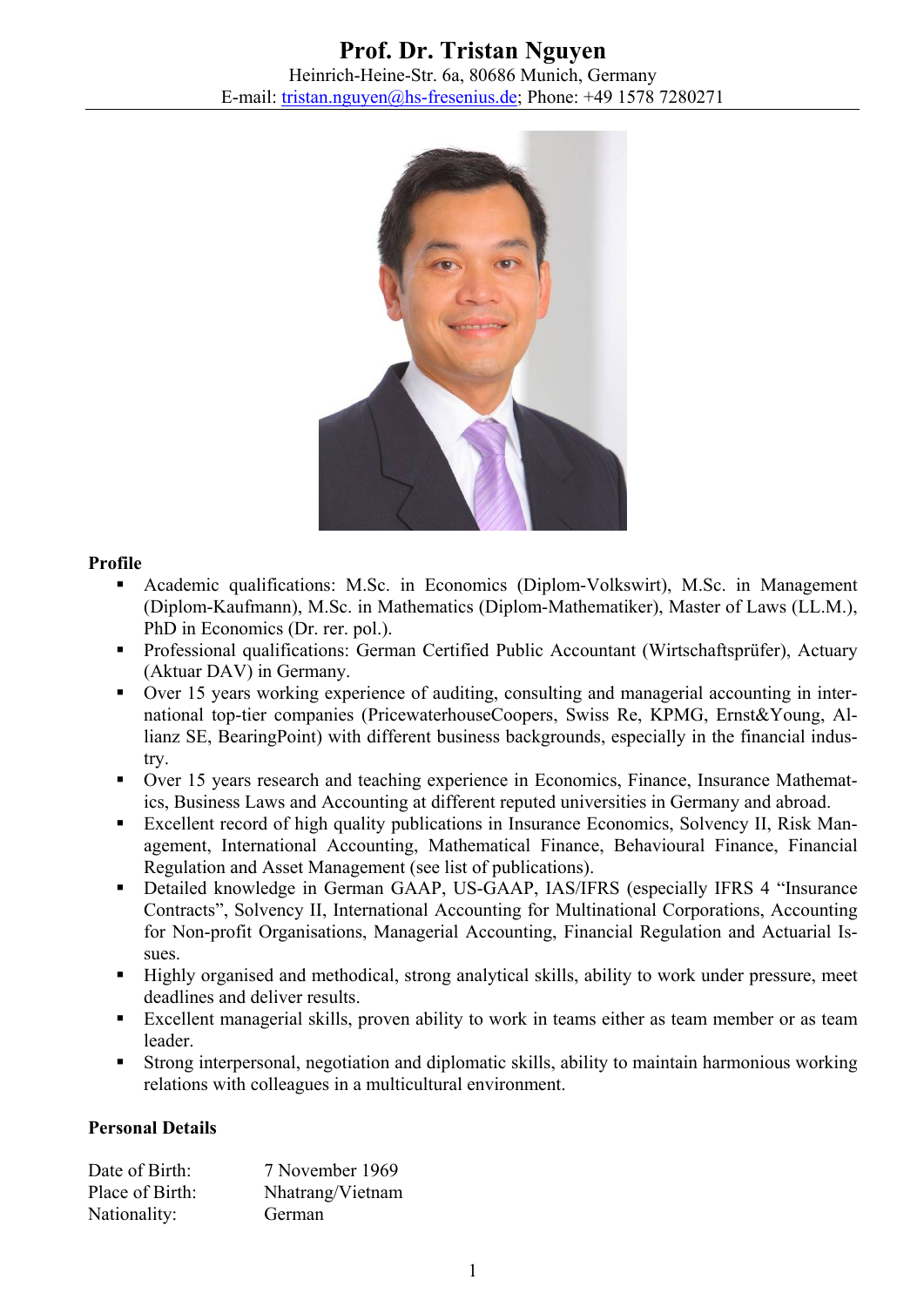## **Professional Experience**

| since 09/2013       | Fresenius University, Munich<br><b>Professor for Finance &amp; Accounting,</b>                                                                                                                                                                                                                                                                                                                |
|---------------------|-----------------------------------------------------------------------------------------------------------------------------------------------------------------------------------------------------------------------------------------------------------------------------------------------------------------------------------------------------------------------------------------------|
|                     | lectures in:                                                                                                                                                                                                                                                                                                                                                                                  |
|                     | <b>Advanced Managerial Accounting</b><br>$\bullet$                                                                                                                                                                                                                                                                                                                                            |
|                     | <b>Advanced Financial Accounting</b><br>$\bullet$                                                                                                                                                                                                                                                                                                                                             |
|                     | Business & Entrepreneurial Finance                                                                                                                                                                                                                                                                                                                                                            |
|                     | Accounting and Taxation                                                                                                                                                                                                                                                                                                                                                                       |
|                     | <b>International Economic Relations</b><br>$\bullet$                                                                                                                                                                                                                                                                                                                                          |
|                     | Risk Management & Financial Institutions<br>$\bullet$                                                                                                                                                                                                                                                                                                                                         |
| since 01/2013       | <b>Freelance Consultant</b>                                                                                                                                                                                                                                                                                                                                                                   |
|                     | Consulting insurance companies in order to implement new controlling<br>٠<br>and risk management processes according to Solvency II and other fi-<br>nancial regulations,                                                                                                                                                                                                                     |
|                     | Developing an accounting framework which integrates financial ac-<br>counting and solvability requirements according to IFRS 4 and Solvency<br>II (with BearingPoint),                                                                                                                                                                                                                        |
|                     | Support within the Internal Model Approval Process (IMAP) at Allianz<br>Group (with Ernst&Young).                                                                                                                                                                                                                                                                                             |
| $01/2009 - 09/2013$ | WHL Graduate School of Business and Economics, Lahr<br>Professor for Economics, Insurance and Health Care,<br>Vice President from 09/2009 to 01/2012<br>lectures in:                                                                                                                                                                                                                          |
|                     | Economics for MBA                                                                                                                                                                                                                                                                                                                                                                             |
|                     | <b>International Economics</b><br>$\bullet$                                                                                                                                                                                                                                                                                                                                                   |
|                     | <b>Insurance Accounting</b><br>$\bullet$                                                                                                                                                                                                                                                                                                                                                      |
|                     | <b>Health Economics</b><br>$\bullet$                                                                                                                                                                                                                                                                                                                                                          |
|                     | Public Finance (Taxation, Social Security, Financial Regulation)<br>International Accounting and Taxation<br>$\bullet$                                                                                                                                                                                                                                                                        |
|                     | Accounting for Non-Profit Organisations                                                                                                                                                                                                                                                                                                                                                       |
| $11/2007 - 12/2009$ | KPMG AG, Wirtschaftsprüfungsgesellschaft, Munich<br><b>Freelance Auditor</b><br>Consulting the clients (insurance companies) in order to implement new<br>$\bullet$<br>controlling and risk management processes according to Solvency II,<br>Developing an accounting framework for insurance companies which in-<br>tegrates financial accounting and solvability requirements according to |
|                     | IFRS 4 and Solvency II.                                                                                                                                                                                                                                                                                                                                                                       |
| $12/2004 - 12/2008$ | University of Ulm, Ulm                                                                                                                                                                                                                                                                                                                                                                        |
|                     | Jun.-Professor for Insurance Economics and Risk Management,                                                                                                                                                                                                                                                                                                                                   |
|                     | lectures in:                                                                                                                                                                                                                                                                                                                                                                                  |
|                     | <b>Insurance Economics</b>                                                                                                                                                                                                                                                                                                                                                                    |
|                     | <b>Insurance Accounting</b>                                                                                                                                                                                                                                                                                                                                                                   |

- Risk- and Value-based Management of Insurance Companies
- Risk Management
- International Taxation